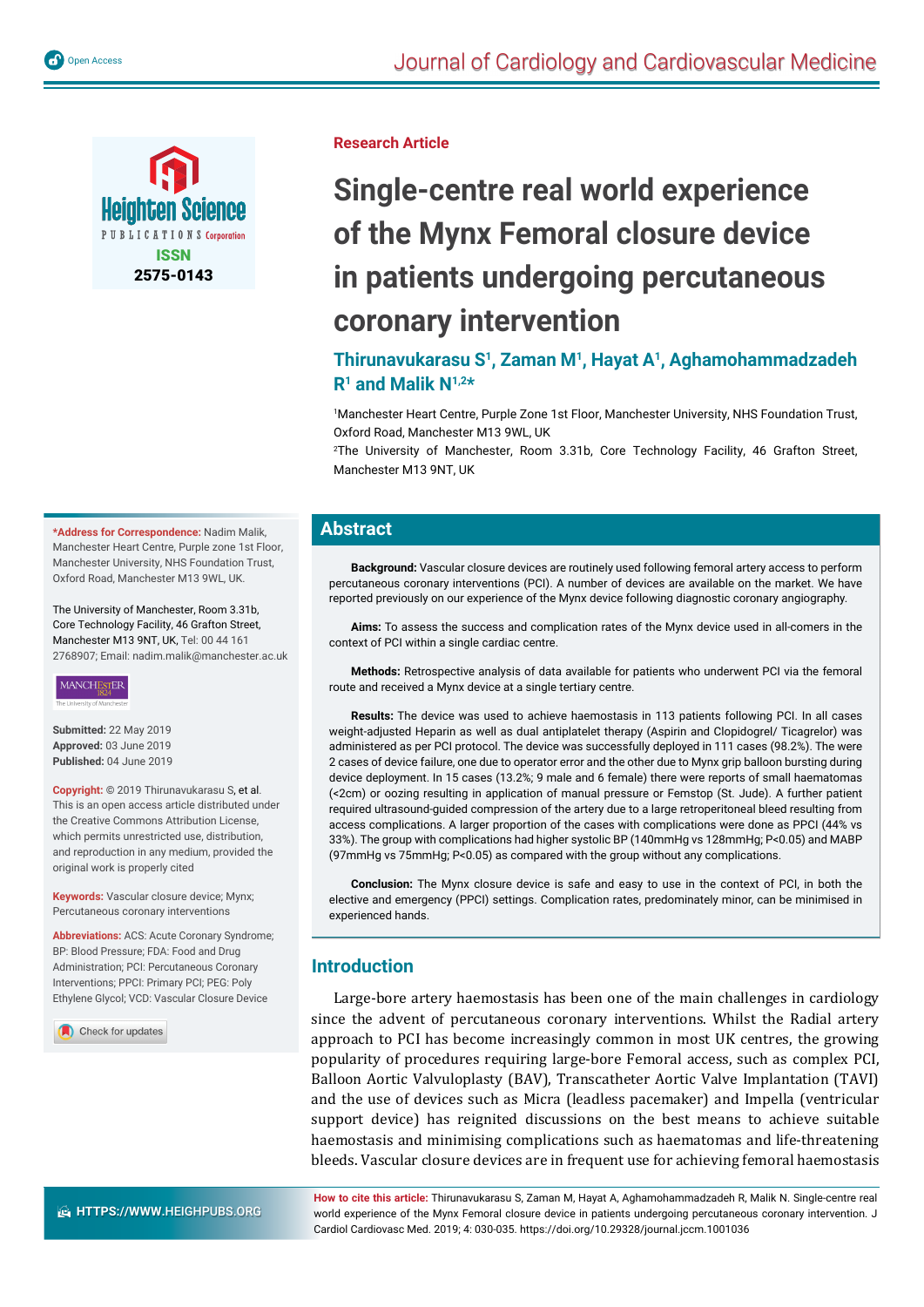

and techniques such as the application of manual pressure or use of devices such as Femstop (St. Jude) are mostly used as a bailout strategy. This remains the case even after failure to achieve adequate haemostasis using any of the specific devices such as Mynx, Preclose or Angioseal.

An ideal arteriotomy closure device should avoid the use of permanent implants, be simple to use with predictable outcomes regardless of operator skill level, minimise trauma, have minimal effect on platelet activation as well as infections and successfully achieve haemostasis despite use of antiplatelets and anticoagulants. Data suggests that the Mynx device satisfies all these criteria.

The Mynx device gained FDA approval in 2010 and is unique in its delivery of a polyethylene glycol (PEG) gel to the surface of the artery without any mechanical anchoring [1], thereby categorised as a passive closure device. PEG, a bio-inert polymer with a good safety profile is a synthetic biocompatible material and has been used extensively in medical devices. The Mynx grip PEG sealant encompasses 2 materials: a 14.5-mm porous matrix and a 1.5-mm distal tip with grip technology [2]. The porous structure of the PEG allows it to absorb blood and subcutaneous fluids allowing it to rapidly expand to three to four times its original dimensions and filling the entire tissue tract. This can often manifest as a small swelling/hematoma at the site of implantation. After haemostasis is achieved, the sealant begins a process of hydrolysis, dissipating within 30 days [3]. Mynx devices achieve haemostasis without cinching, clamping or suturing which helps to provide a gentle closure for the patient. PEG is not known to interact with platelets or immune cells, reducing intravascular and inflammatory complications [2].

In a recent study of 4074 patients, Baker et al., have reported comparable safety and efficacy outcomes between Angioseal, which is the most commonly used active anchoring vascular closure device (VCD), and the passively deployed Mynx. The Mynx closure device remains desirable as there is no intra-arterial anchor upon device removal [4]. Other studies have reported similar rates of major vascular complications in patients who have received Angioseal versus Mynx following PCI with dual antiplatelets and LMW Heparin administered during the procedure [5].

We have reported previously that Mynx can be used safely and reliably in the setting of diagnostic coronary angiography [6]. In this study, we aimed to report the safety and efficacy of the Mynx closure device from real world data in patients undergoing interventional procedures at a single tertiary centre and factors contributing to all levels of risks involved. It is important to note that patients undergoing PCI have dualantiplatelet therapy as well as peri-procedural Heparin and not uncommonly IIb/IIIa inhibitors, thus increasing the chance of haematoma formation.

# **Methods**

Patients who underwent PCI via the femoral artery followed by arterial closure using the Mynx device in a single tertiary centre were included in this study. All procedures were performed at Manchester Royal Infirmary, Manchester, UK. Demographic data as well as the use of antiplatelets/anticoagulation, baseline renal function, body mass index > 25, past medical history and comorbidities was recorded for analysis. Positive history of hypertension was defined as patients already treated with antihypertensive drugs or previous systolic blood pressure (BP) ≥160mm Hg or diastolic BP ≥95mm Hg. Positive history of hypercholesterolemia was defined as total serum cholesterol ≥5 mmol/L. Diagnosis of diabetes mellitus was defined as need for glucose-lowering medications, or previous fasting glucose  $\geq 11.1$  mmol/L, or diagnostic response to the oral glucose tolerance test. Active smoking was defined as smoking within the last 3 months. In addition, procedural data including sheath size, and indication for PCI were divided into elective, ACS and PPCI were recorded. Further comparison was made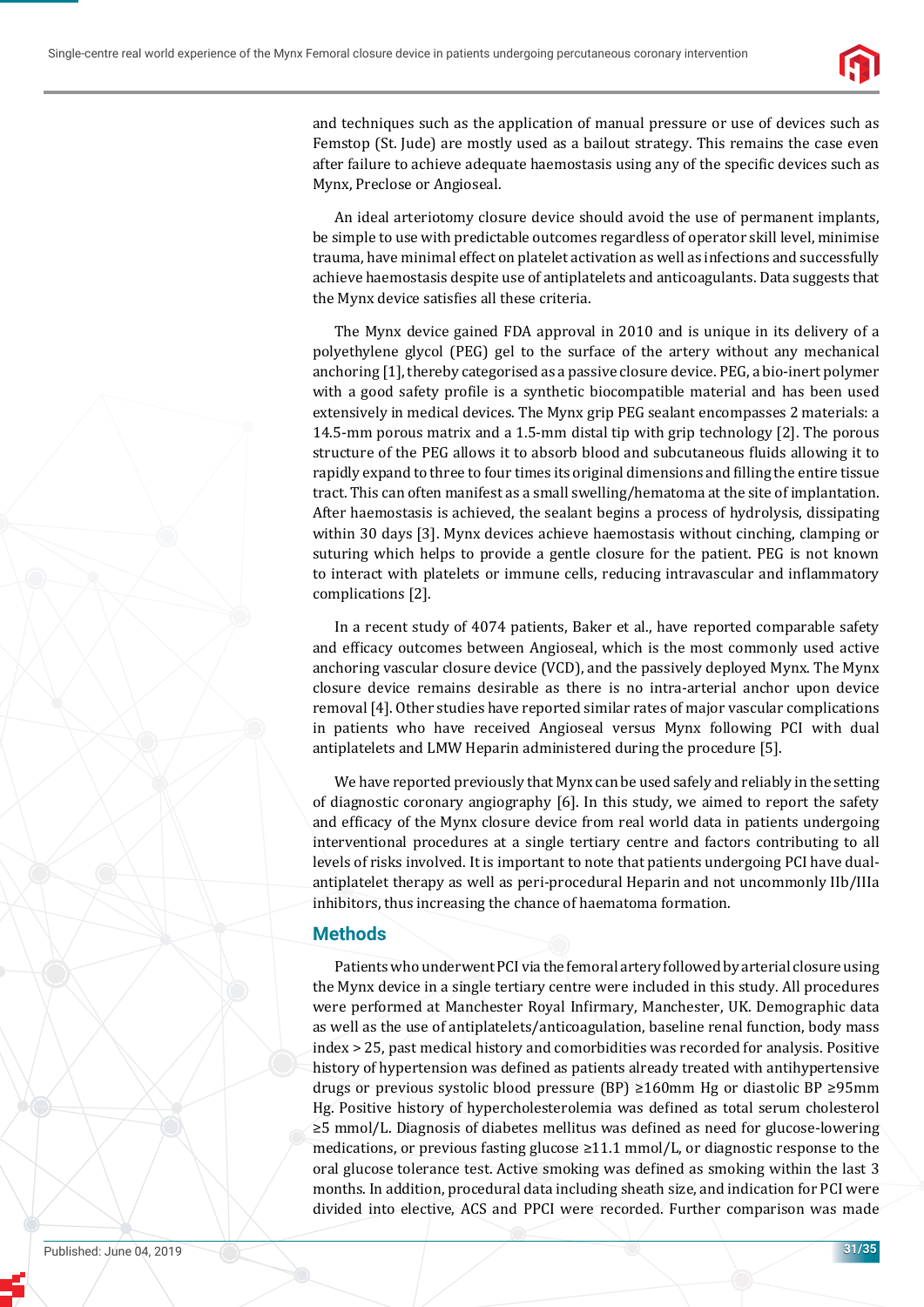

between the group with any reported complication and those without; with the aim of identifying any predisposing factors.

Femoral artery access was achieved using a standard Seldinger technique under aseptic conditions. Intra-arterial BP was recorded prior to sheath removal. In the minority of cases where data on intra-arterial BP were not available, bedside BP measured using standard sphygmomanometer was noted prior to the procedure. Aortic systolic and diastolic blood pressures were recorded from the arterial pressure trace prior to sheath removal. Mean arterial BP (MABP) was estimated as: diastolic BP + 1/3 x (systolic BP – diastolic BP).

Elective patients undergoing PCI and taking warfarin stopped this 5 days prior to the procedure and proceeded with PCI only if international normalized ratio was <1.5 on the day of the procedure. Patients taking dual-antiplatelet therapy continued on their regular medication. Post Mynx deployment care was as per manufacturer recommendations. Briefly, following Mynx device deployment, patients were placed on bedrest for 30 minutes, after which a wound inspection was carried out; in the absence of any signs of bleeding/ haematoma, patients could ambulate. All access-site complications (hematoma <2cm/2-5cm/>5cm), bleeding, pseudoaneurysm) were documented in addition to device failure and conversion to manual compression or FemStop prior to patient ambulation/discharge.

Mynx efficacy was defined as the ability of the device to achieve full hemostasis. *Device failure* was defined as failure to stop bleeding after device deployment and conversion to manual compression or FemStop. Safety of the device was determined by rate of complications; *bleeding* was defined as any hemoglobin reduction requiring transfusion or requiring surgical intervention, and *significant hematoma* was defined as >5 cm diameter [7].

#### **Statistical analysis**

Graph Pad Prism was used for data analysis and appropriate t-tests were applied according to categorical or continuous data. For all analyses, the criterion for statistical significance was set at *P*<.05.

## **Results**

113 patients underwent closure of their femoral artery with the Mynx device (58% male, 42% female). 18 experienced complications including 2 cases of unsuccessful device deployment, one due to operator error and second due to the Mynx grip balloon bursting during deployment. There was one case of major retroperitoneal haemorrhage due to access complications and requiring ultrasound-guided application of Femstop. In 15 cases (13.2%), manual pressure in the form of Femstop (St Jude) was applied after development of a small haematoma measuring <5cm (Figure 1). There was no incidence of a large haematoma (5cm), infection, distal embolization, pseudoaneurysms or presentations due to pain or discomfort following the use of the Mynx device.

To investigate the factors contributing to device challenge and complications, we compared demographic, procedure-related and clinical settings between the 2 groups; complication versus no complication. Results are shown in tables 1,2.

The group associated with complications ( $n=18$ ) had higher systolic BP (140mmHg) vs 128mmHg; P<0.05) and MABP (97mmHg vs 75mmHg; P<0.05) compared with the group without any complications (n=95). Current smoking was associated with increased incidence of complications (45% vs 30%) and statin use was frequent in the group without complications (67.7%) as compared with the complications group (40%).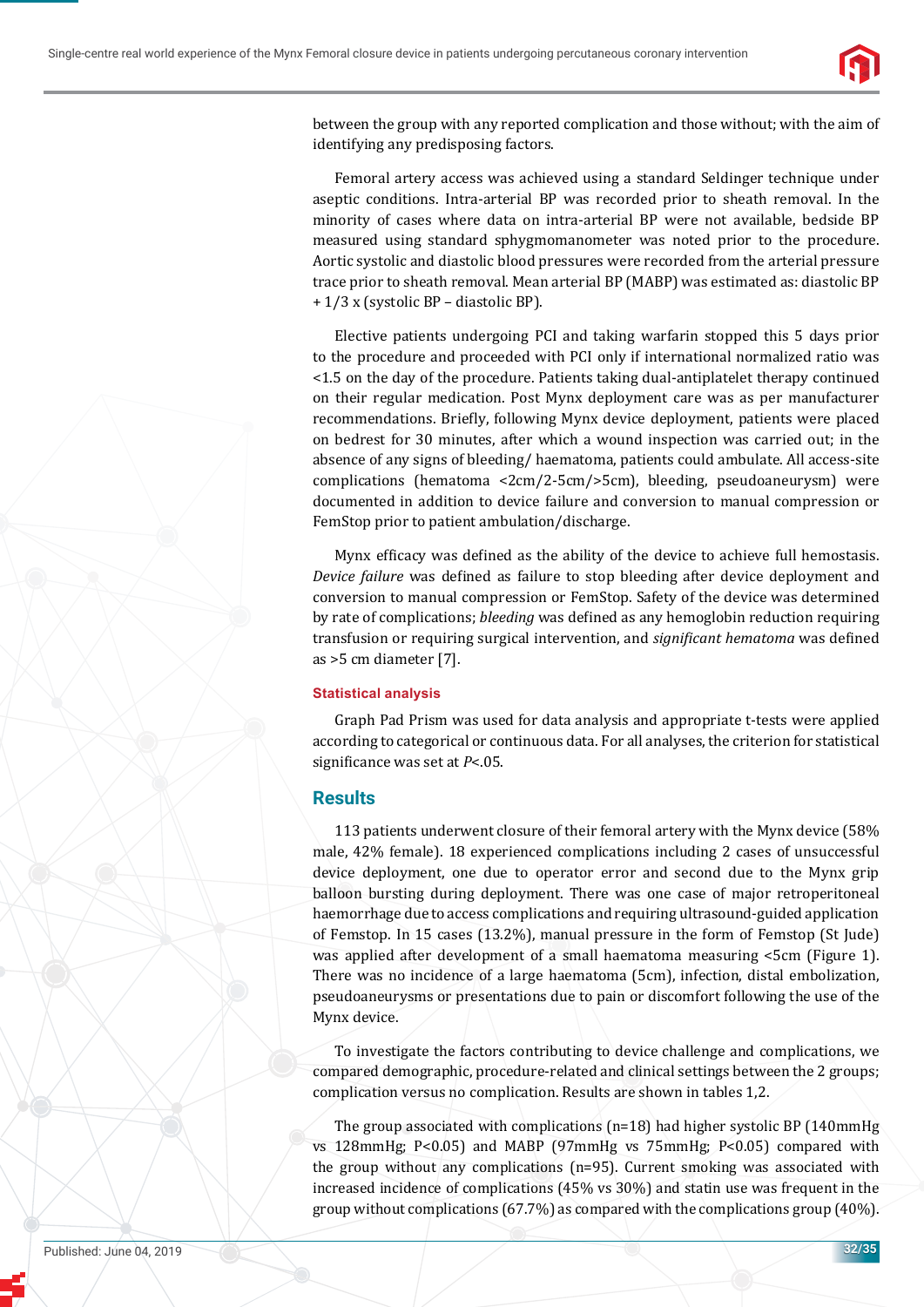





| Table 1: Patient demographics. |                      |                                        |  |
|--------------------------------|----------------------|----------------------------------------|--|
|                                | No complications (%) | <b>Mynx Failure/ Complications (%)</b> |  |
| Number of patients             | 95                   | 18                                     |  |
| Age (years)                    | 60.6                 | 62.5                                   |  |
| <b>Diabetes</b>                | 19                   | 17                                     |  |
| <b>PVD</b>                     | 8                    | 11                                     |  |
| <b>IHD</b>                     | 38                   | 45                                     |  |
| Previous MI                    | 29                   | 30                                     |  |
| Previous PCI                   | 33                   | 20                                     |  |
| <b>CVA</b>                     | 5                    | 5                                      |  |
| Hypertension                   | 68                   | 60                                     |  |
| Hyperlipidaemia                | 73                   | 70                                     |  |
| Statin use                     | 68                   | 40                                     |  |
| BMI > 25                       | 56                   | 60                                     |  |
| Auto-immune disease            | 4.3                  | 5                                      |  |
| <b>CKD</b>                     | 4.3                  | 0                                      |  |
| <b>Smoking status</b>          |                      |                                        |  |
| Current smoker                 | 30                   | 45                                     |  |
| Ex-smoker                      | 37                   | 35                                     |  |
| Antiplatelet/Anticoagulation   |                      |                                        |  |
| None                           | 27                   | 40                                     |  |
| <b>SAPT</b>                    | 27                   | 40                                     |  |
| <b>DAPT</b>                    | 26                   | 20                                     |  |
| Unknown                        | 20                   | 0                                      |  |

#### **Table 2:** Comparison of procedure related factors.

|                    | No complications (%)        | Mynx failure/ complication (%) |
|--------------------|-----------------------------|--------------------------------|
| Number of patients | 95                          | 18                             |
|                    | Indication for intervention |                                |
| Elective           | 37                          | 28                             |
| <b>PPCI</b>        | 33                          | 44                             |
|                    | <b>Sheath size</b>          |                                |
| 6F                 | 89                          | 100                            |
| 7F                 | 11                          | 0                              |
|                    | Periprocedural BP (mmHg)    |                                |
| Systolic           | 128*                        | $140*$                         |
| <b>Diastolic</b>   | 71                          | 76                             |
| <b>MABP</b>        | $75*$                       | $97*$                          |

The group associated with complications had a higher proportion of PPCI (44%) procedures as compared with the group without complications (33%).

#### **Discussion**

Closure with the Mynx device leads to enhanced patient comfort, rapid haemostasis, reduced time to ambulation, and hospital stay [8,9]. Published results with Mynx are variable with some studies reporting it is safe and effective and others reporting less favourable complication rates mainly in the early stages of deployment and especially associated with a new operator's learning curve [7-10].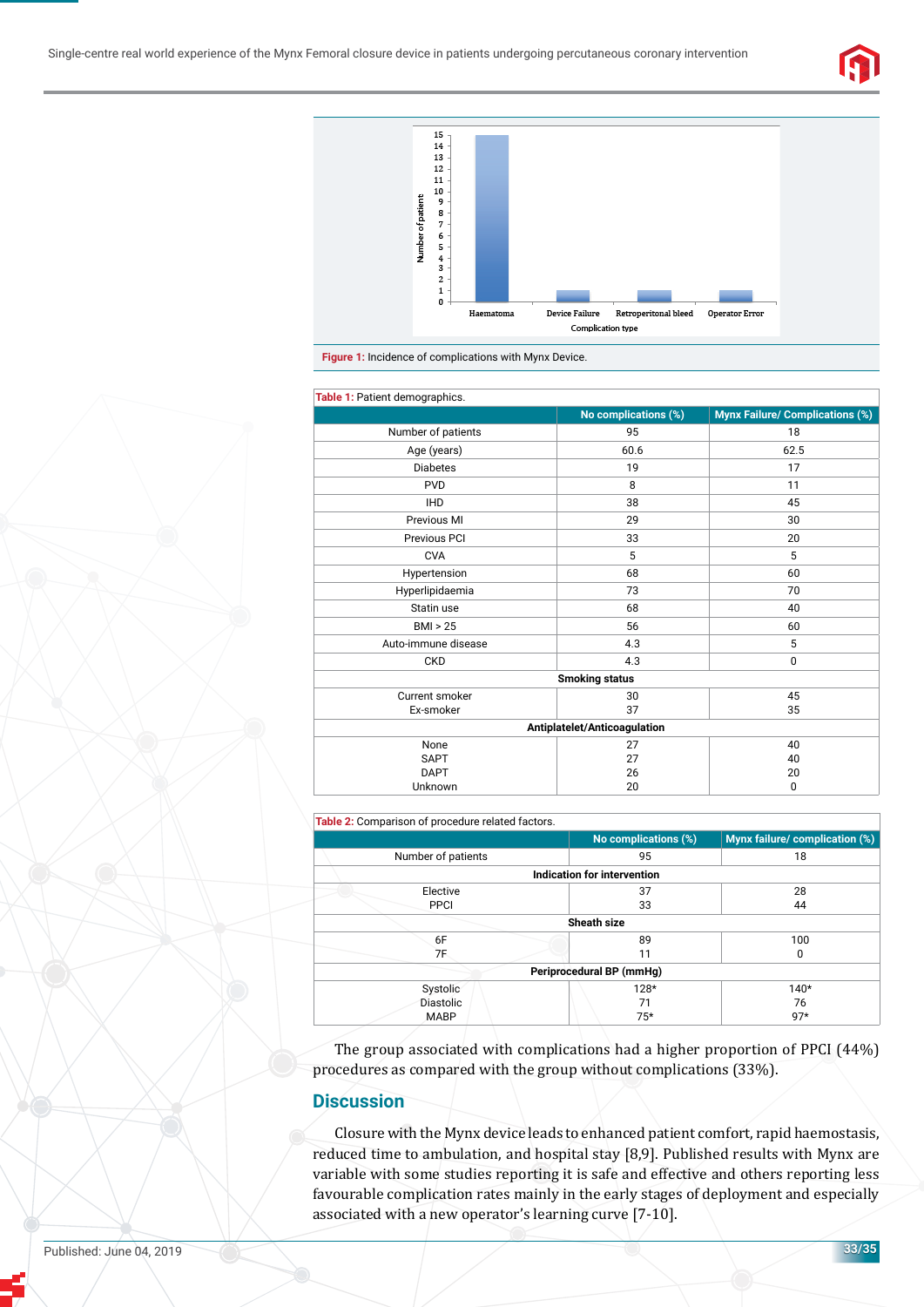

Our study found that the Mynx was indeed an effective closure device (98.9% successful deployment). 18 (15.9%) patients encountered some device-related complications. From the subset of patients with associated complications, 83% were documented as having small haematomas (<5cm) and were managed conservatively using pressure application. Only one patient suffered a major complication which was due to a large retroperitonal haemorrhage due to difficult access following a PPCI procedure. PPCI cases were associated with a higher incidence of haematomas (<2cm). This may be attributed to the high initial/loading doses of dual antiplatelet therapy administered as per agreed protocols before PCI in addition to the peri-procedural heparin. However, the study as mentioned above demonstrated at least 90.8% success rate using the Mynx closure device in the patients on dual antiplatelet therapy with therapeutic heparin dose achieved.

The incidence of haematoma-related complications observed in our study appears to be higher than in other studies. This is because in our study any haematoma is counted as a complication. In reality, the formation of a small haematoma (<2cm) is part of the process of deploying a Mynx and allows the PEG plug to expand to its full potential. Some of the complication rate could be also attributable to centre/operator level experience in using the Mynx device, a finding that has been previously associated with other vascular closure device complications [11].

We observed that peri-procedural BP recordings were higher in the 'complication group'. Studies have reported that patients undergoing PCI with higher systolic blood pressures are significantly more likely to have vascular access-related complications than patients with lower blood pressures [12,13]. Unlike a previous small study [10]**,**  we did not encounter any incidence of pseudoaneurysms, requirement for surgical repair or intravascular placement of the sealant although no follow up vascular imaging was performed as a matter of routine. Previous comparison of Mynx with other vascular closure devices such as AngioSeal have not shown a significant difference in major vascular complications, however minor complications such as device failure requiring >30 minutes of manual compression after device deployment occurred more in the Mynx (9.2%) patient group versus Angioseal (3.7%) [5]. The Mynx device has been shown to have a lower surgical repair rate than both Angioseal and Manual compression [14].

## **Conclusion**

The Mynx device is a safe and effective femoral arteriotomy closure device in patients undergoing percutaneous coronary interventions (PCI). The complications associated with the Mynx are predominately minor. The complication rate may be reduced by operator experience, optimizing blood pressure control before and after the procedure, and ensuring femoral access is obtained at the correct anatomical landmark with screening. This device offers great patient comfort and is of great value even in high-risk subjects (bifurcation at site of puncture, calcified artery or dissection of femoral artery).

# **Study Limitations**

Our study is a retrospective analysis of Mynx femoral arteriotomy closure in a single centre. The number of patients analyzed is small and therefore the study may be underpowered. There was no routine imaging of the puncture site post procedure. Most complications were identified on the same day as the procedure. There was no formal follow up although patients were asked to contact the study coordinator if there were signs of any bruising, bleeding or swelling hence there was a potential for some patients being lost to follow up.

## **References**

1. Resnic FS, Majithia A, Marinac-Dabic D, Robbins S, Ssemaganda H, et al. Registry-Based Prospective, Active Surveillance of Medical-Device Safety. N Engl J Med. 2017; 376: 526-535. **Ref.:** https://bit.ly/2Kp4Eqi